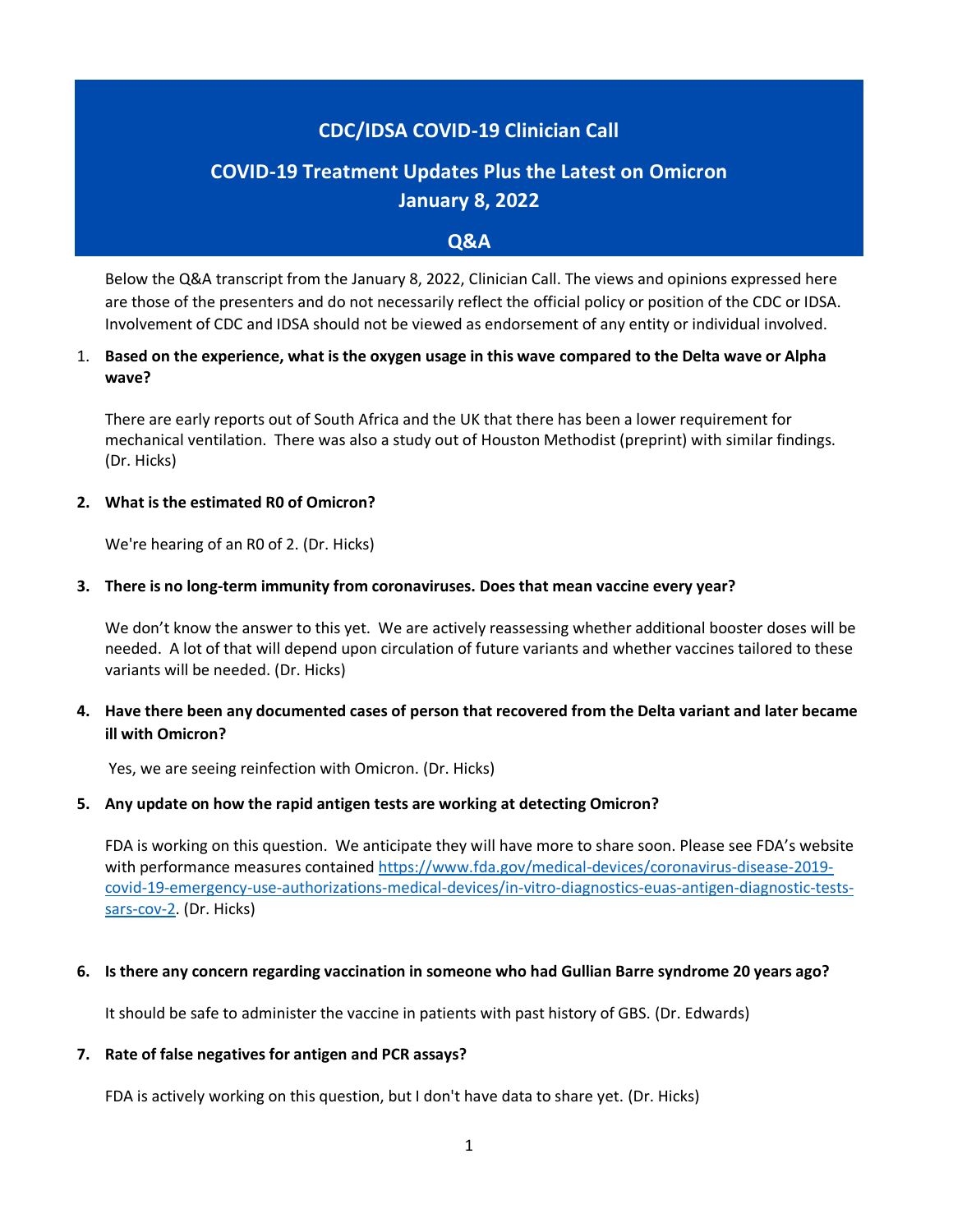# **8. Are N95 respirators required in all outpatient clinical settings? What do we do with patient-facing staff who say that they can't tolerate wearing an N95 respirator all day?**

Healthcare systems are making decisions based upon their local situations, but CDC does not require N95s for outpatient clinical settings. (Dr. Hicks)

### **9. In unvaccinated is Omicron as severe as delta?**

We don't know yet. A disproportionately high number of hospitalized cases during this Omicron wave are in the unvaccinated. (Dr. Hicks)

## **10. Any info on a new variant noted in France?**

Some lineages (variants) like B.1.640.2 are scientifically interesting for study of viral evolution but have little to no societal impact. In case of B.1.640.2, while it has? 40 mutations, when we pull a NextStrain molecular clock, we see that most viruses' samples from the last little while mutations in the range of 40-70 —> having >40 mutations is not outlier! Furthermore, this lineage doesn't appear to have transmissibility advantage as it was samples as early as last Oct and has not managed to grow, whereas Omicron has managed to become dominant in a shorter timeline. We continuously do random samplings and actively screen for variants, which is how B.1.640.2 was discovered. However, atm we don't see any cause for concern.

# **11. What are the recommendations on the use of Paxlovid in transplant patients on immunosuppression given the drug-drug interactions?**

I will be discussing some of this information in my section of the talk as it relates to transplant patients. (Dr. Hirsch Shumaker)

# **12. Since the CDC now recommends an mRNA vaccine over J&J, for patients whose primary series was J&J and recently obtained a J&J booster, what should our recommendation be? Go start another primary series with mRNA vaccine after a couple of months?**

Rec is currently to receive a booster at least 2 months. No recs for additional vaccine doses at this time (unless immunocompromised). (Dr. Hicks)

# **13. If COVID 19 becomes endemic as all evidence suggests how will that change policies related to looking at case numbers versus hospitalization / death rates and testing with limited testing ability (especially related to kids who either have low vaccination rates or are not eligible for the vaccines)**

CDC is actively discussing what metrics will be most useful going forward. I agree that counting cases is potentially less informative than hospitalizations and deaths. (Dr. Hicks)

# **14. Is the reinfection with Omicron High enough that prior infection should not be considered immune enough to be bedded in a Current COVID unit? Should pre ops and pre procedure be tested again even if they had an infection within 90 days?**

CDC is not requiring individuals with a recent infection within 90 days to quarantine. However, we don't have data yet on risk of re-infection with Omicron so the considerations in healthcare may be different. (Dr. Hicks)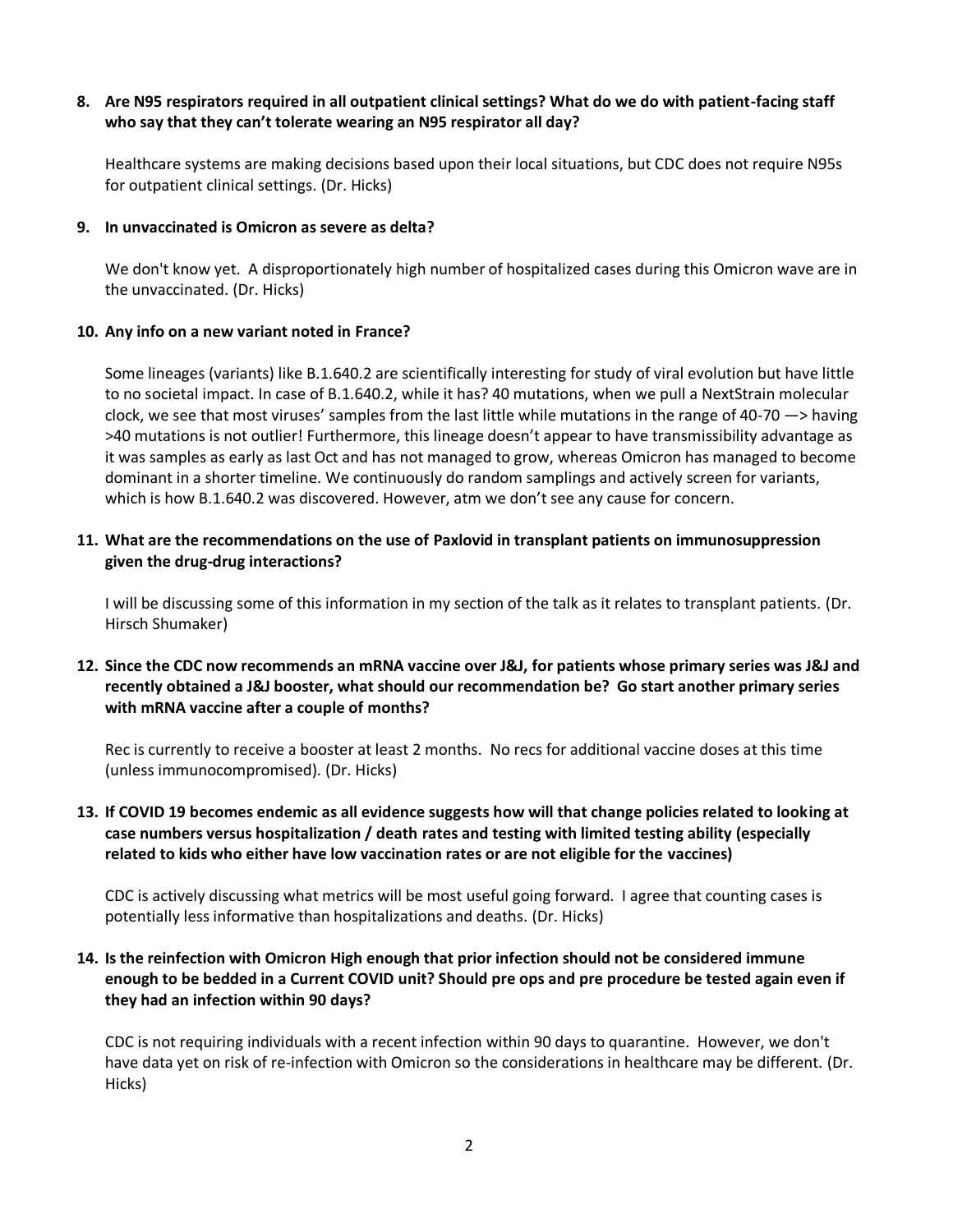## **15. How can we improve our data reporting to adequately report on hospitalizations resulting from COVID-19 separately from those hospitalized for other reasons with COVID-19 being diagnosed incidentally?**

NYS DOH released this breakdown for pediatric patients:

[https://www.health.ny.gov/press/releases/2022/docs/pediatric\\_covid-](https://www.health.ny.gov/press/releases/2022/docs/pediatric_covid-19_hospitalization_report_summary.pdf)19 hospitalization report summary.pdf

# **16. When you say "Symptoms" for prioritizing for mAb/ oral tx… what Sx are considered —- just cough SOB fever? How about sore throat, nasal congestion, rhinorrhea for high-risk elderly multiple risk factor patients—- is that considered already for approval for outpatient mAb or oral Tx?**

Oral antivirals such as nirmatrelvir/ritonavir, molnupriravir, sotrovimab are for patients with mild to moderate symptoms, cough, fever, congestion, etc. Patients with shortness of breath should be evaluated and may require hospitalization for oxygen therapy and therefore would be better suited for dexamethasone, remdesivir x 5 days. (Dr. Hirsch Shumaker)

#### **17. Can Evusheld be given during the vaccination series?**

In general, best course would be complete the vaccination series, then administer EVUSHELD at least 2 weeks post last vaccine. (Dr. Farley)

## **18. Some patients refer had a "bad" symptom but not an allergic reaction, and they are afraid to get the second or booster dose. Are those patients candidate for MAB prophylaxis?**

The CISA response group would be happy to discuss the adverse reactions and determine whether subsequent doses of vaccine would be contraindicated. Often the reactions seen are not caused by the vaccines, but that can be discussed with vaccine experts. (Dr. Edwards)

## **19. Are there concerns about resistance to PIs in Paxlovid? should we use molnupiravir and Paxlovid to decrease the resistance? as we do with HIV therapy.**

There is no data on combination antiviral therapy for COVID-19 currently and this approach is not recommended. (Dr. Hirsch Shumaker)

## **20. What is the practical significance of the drug interactions with Paxlovid, given the short course? The manufacturer does not give recommendations.**

I think this is an question that does not have a clear cut answer. Ritonavir is a very potent inhibitor of CYP3A4 and the severity of interaction depends largely on the medication and consequence of higher levels. For example, I would not feel comfortable with a 5-day course of Paxlovid in a patient receiving flecainide due to risk of fatal arrhythmias. However, managing a patient on warfarin would be less of a concern. Fortunately, ritonavir is not a new drug and there is a great deal of data on managing these interactions and consequences of interactions. (Dr. Hirsch Shumaker)

#### **21. Can Paxlovid be given during pregnancy?**

It can be given in pregnancy. There is no prohibition to its use in pregnant women. (Dr. Edwards)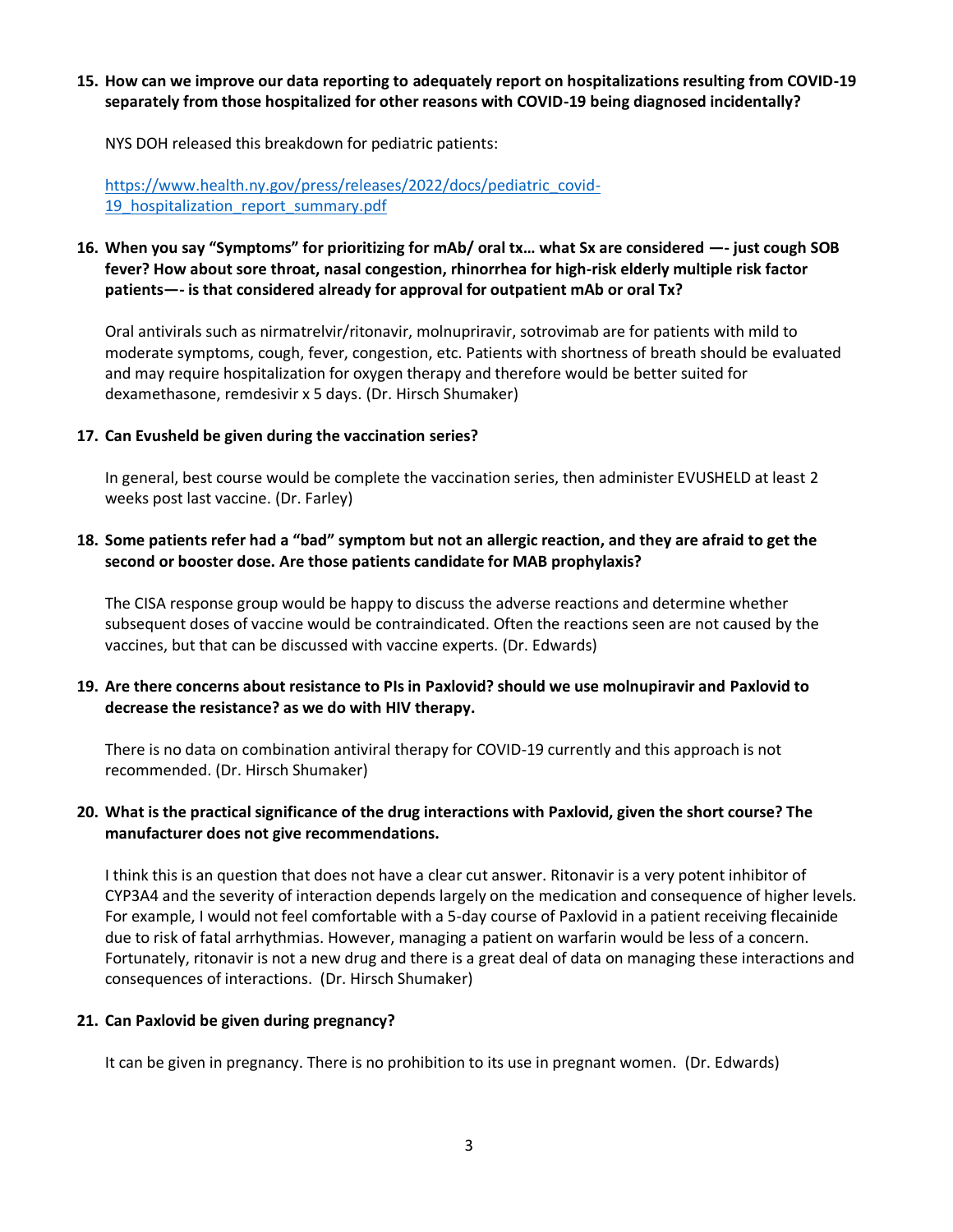#### **22. Do we know about LONG Haul issues from Omicron?**

We're looking for this, but it's a bit too early to say. We should know in a few more weeks. (Dr. Hicks)

## **23. Do the guidelines have a preference in ranking the choice of therapeutic in the mild to moderate no hospitalized pts**

Included thoughts on ranking in my slides. Let me know if that addressed your question. (Dr. Gandhi)

# **24. Dr Gandhi how to do you prioritize prior vaccination in decision making? Especially those with risk factors for severe disease.**

If immunocompromised, put them at top of list regardless of vaccine status. From there, generally following the NIH prioritization statement that I showed. Let me know if that answers your question (it's a great question). (Dr. Gandhi)

#### **25. How do we know the NNT will be similar with Omicron, given its milder illness?**

That's a critical question. We don't yet know the answer. (Dr. Gandhi)

#### **26. How about Decadron? Where does it stand?**

I have been using 6 mg per day for up to 10 days. There are some data on 12 mg per day but not definitively better than 6 mg per day. (Dr. Gandhi)

#### **27. Has cobicistat been tried with nirmatrlvir instead of ritonavir to reduce the drug interactions?**

Hasn't been tested as far as i know. cobi would have similar DDI as rtv. (Dr. Gandhi)

#### **28. is the role of ritonavir in Paxlovid to increase Bioavailability of the active agent?**

Hasn't been Nirmatrelvir is a substrate of CYP3A4 so ritonavir inhibits the metabolism, thereby providing higher levels of nirmatrelvir. Nimatrelvir is not recommended for use without ritonavir. (Dr. Hirsch Shumaker)

#### **29. Can you please clarify this isolation guidelines for schools?**

[https://www.cdc.gov/coronavirus/2019-ncov/community/schools-childcare/k-12-contact-tracing/about](https://www.cdc.gov/coronavirus/2019-ncov/community/schools-childcare/k-12-contact-tracing/about-isolation.html)[isolation.html](https://www.cdc.gov/coronavirus/2019-ncov/community/schools-childcare/k-12-contact-tracing/about-isolation.html) (Dr. Hicks)

# **30. Do you give mAb if patient has just "rhinorrhea, increased sneezing "No fever no cough or other Sx: if 73 yrs old multiple RF: DM, CKD3, HTN Dyslip, urinary bladder cancer in Situ completely treated just by excision 7 yrs ago**

I would say the patient has mild-moderate symptoms and fits high risk for progression to severe disease if sotorvimab is available to the patient. (Dr. Hirsch Shumaker)